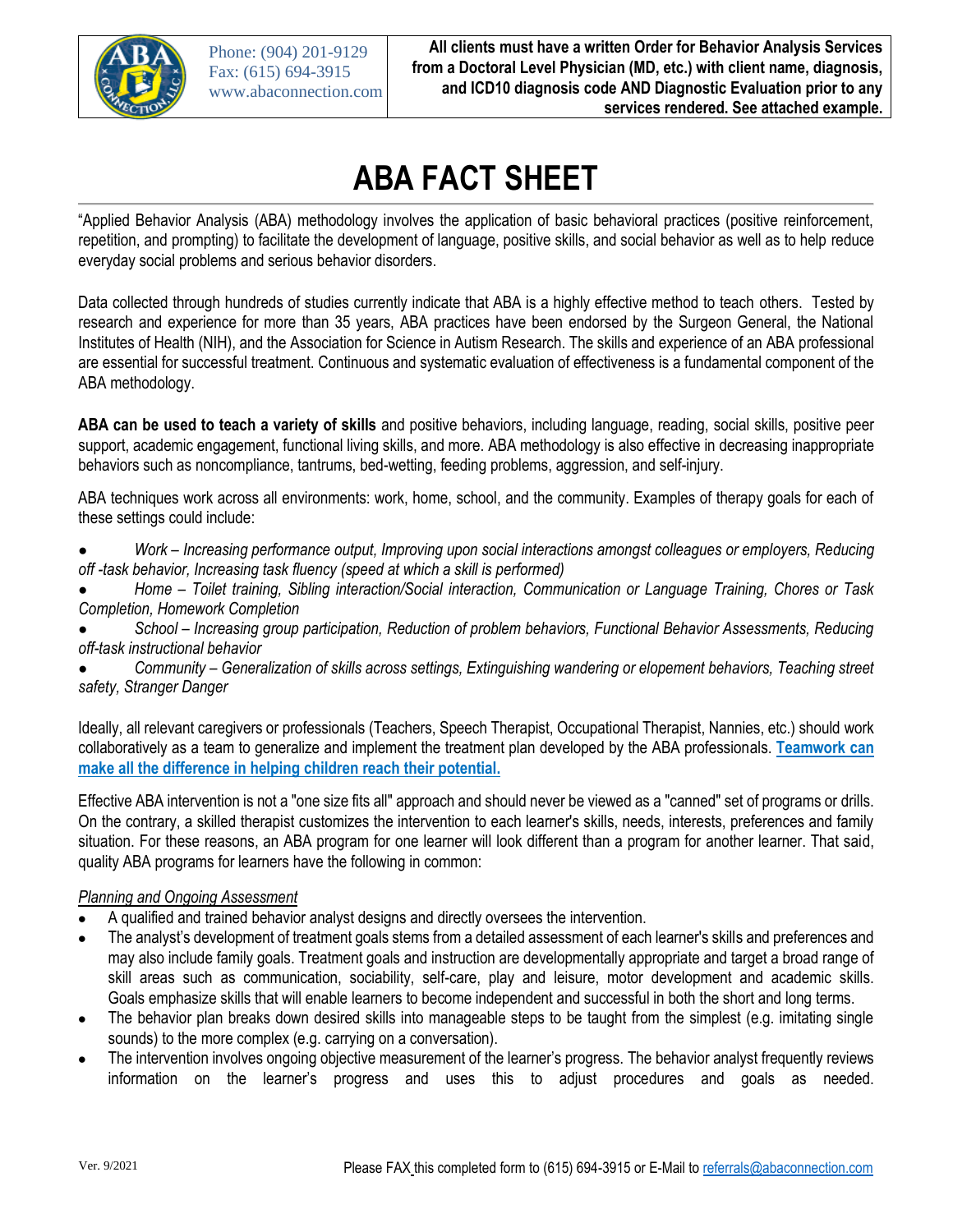### **ABA Techniques and Philosophy**

- The Behavior Technician or Analyst uses a variety of behavior analytic procedures, some of which are directed by the instructor and others initiated by the learner.
- The learner's day is structured to provide many opportunities both planned and naturally occurring to acquire and practice skills.
- The learner receives an abundance of positive reinforcement for demonstrating useful skills and socially appropriate behaviors. The emphasis is on positive social interactions and enjoyable learning.
- The learner receives no reinforcement for behaviors that pose a harm or impede learning

For more information on Behavior Analysis, visit https://www.bacb.com/about-behavior-analysis/

## **References**

❖ Baer, D., Wolf, M., & Risley, R. (1968). Some current dimensions of applied behavior analysis. Journal of Applied Behavior Analysis, 1, 91 - 97.

**→** Baer, D., Wolf, M., & Risley, R. (1987). Some still-current dimensions of applied behavior analysis. Journal of Applied Behavior Analysis, 20, 313 - 327.

\* Maine Administrators of Services for Children with Disabilities (MADSEC) (2000). Report of the MADSEC Autism Task Force. Myers, S. M., & Plauché Johnson, C. (2007). Management of children with autism spectrum disorders. Pediatrics, 120, 1162-1182.

**Example 2** National Academy of Sciences (2001). Educating Children with Autism. Commission on Behavioral and Social Sciences and Education.

◆ New York State Department of Health, Early Intervention Program (1999). Clinical Practice Guideline: Report of the Recommendations: Autism / Pervasive Developmental Disorders: Assessment and Intervention for Young Children (Age 0-3 years).

**→** Sulzer-Azaroff, B. & Mayer, R. (1991). Behavior analysis for lasting change. Fort Worth, TX: Holt, Reinhart & Winston, Inc.

**❖ US Department of Health and Human Services (1999).** Mental Health: A Report of the Surgeon General. Rockville, MD: U.S. Department of Health and Human Services, Substance Abuse and Mental Health Services Administration, Center for Mental Health Services, National Institutes of Health, National Institute of Mental Health.

# **For Caregivers** Are you Ready for ABA Therapy?

# ABA Connection requires a commitment to provide quality and collaborative care with the individuals and families we serve. As a result, we require the following:

- □ Responsiveness to communication. When receiving calls or messages from ABA Connection, please reply as soon as possible and within 24 hours (if availability not previously agreed upon). Failure to have adequate communication will result in a reduction in service hours and/or termination of services.
- $\Box$  An environment free of any levels of abuse. ABA Connection staff are mandated reporters for any infliction of abuse, harm, and/or neglect of individuals. We also will discontinue services if ABA Connection staff are recipients of any levels of abuse.
- $\Box$  An environment free of alcohol or substance use. All persons working with the client, to include caregivers, must be coherent and available to respond to crises in a responsible manner during all sessions. Additionally, ABA Connection staff should not be exposed to second-hand smoke of any kind.
- $\Box$  There MUST be a method in place to block access to weapons, pets, and other dangers as requested. For the safety of all involved, caregivers must agree to make the environment as safe as possible during sessions. Typically, pets can be present during sessions unless there is a contraindication such as a history of biting/scratching or being invasive for the session.
- $\Box$  A Commitment to receive feedback and recommendations regarding the most effective ways to interact with your child/ward. This process includes Caregiver goals and Parent Training which will highlight what will help the client be most successful. It may also include recommendations to discontinue some procedures currently in place. Caregivers are not required to comply with any recommendations, but please be expected to receive them as an inherent part of the process to fade services and bring your family the most success possible.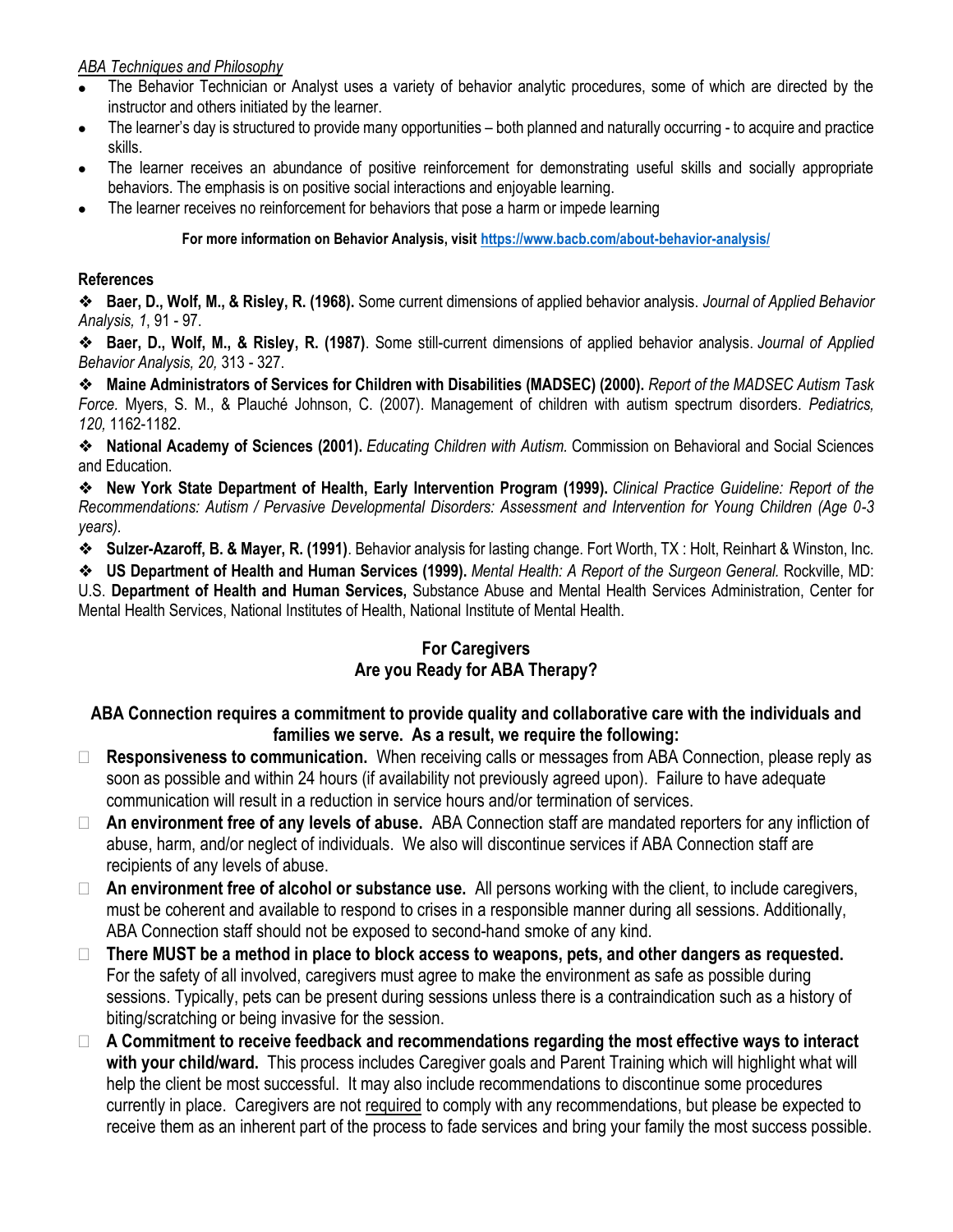

| $\Box$ Child been in school within the last 3 Months?                                                                                                                                                                                                                                                                                                                                                                                                                                                                                                                                                                              |              | What is current or highest grade completed? __________                           |  |  |  |
|------------------------------------------------------------------------------------------------------------------------------------------------------------------------------------------------------------------------------------------------------------------------------------------------------------------------------------------------------------------------------------------------------------------------------------------------------------------------------------------------------------------------------------------------------------------------------------------------------------------------------------|--------------|----------------------------------------------------------------------------------|--|--|--|
| If adult, what is the highest grade completed? ________                                                                                                                                                                                                                                                                                                                                                                                                                                                                                                                                                                            |              | $\Box$ Client been arrested in last 30 days? If selected, how many times? ______ |  |  |  |
| $\Box$ Client PLACED UNDER BAKER ACT in last YEAR?                                                                                                                                                                                                                                                                                                                                                                                                                                                                                                                                                                                 |              | If selected, how many times?                                                     |  |  |  |
|                                                                                                                                                                                                                                                                                                                                                                                                                                                                                                                                                                                                                                    |              |                                                                                  |  |  |  |
| HOME PHONE (\Resourcess) \Resourcess \Resourcess \Resourcess \Resourcess \Resourcess \Resourcess \Resourcess \R                                                                                                                                                                                                                                                                                                                                                                                                                                                                                                                    |              |                                                                                  |  |  |  |
|                                                                                                                                                                                                                                                                                                                                                                                                                                                                                                                                                                                                                                    |              |                                                                                  |  |  |  |
| $\Box$ BIOLOGICIAL PARENT $\Box$ LEGAL GUARDIAN (MUST PROVIDE LEGAL DOCUMENTS FOR VERIFICATION)                                                                                                                                                                                                                                                                                                                                                                                                                                                                                                                                    |              |                                                                                  |  |  |  |
|                                                                                                                                                                                                                                                                                                                                                                                                                                                                                                                                                                                                                                    |              |                                                                                  |  |  |  |
| <b>HOME PHONE</b>                                                                                                                                                                                                                                                                                                                                                                                                                                                                                                                                                                                                                  | $(\_\_\_\_)$ |                                                                                  |  |  |  |
|                                                                                                                                                                                                                                                                                                                                                                                                                                                                                                                                                                                                                                    |              |                                                                                  |  |  |  |
| <b>HOME PHONE</b>                                                                                                                                                                                                                                                                                                                                                                                                                                                                                                                                                                                                                  |              |                                                                                  |  |  |  |
|                                                                                                                                                                                                                                                                                                                                                                                                                                                                                                                                                                                                                                    |              |                                                                                  |  |  |  |
| <b>ADDRESS</b>                                                                                                                                                                                                                                                                                                                                                                                                                                                                                                                                                                                                                     |              |                                                                                  |  |  |  |
| REASON(S) FOR REFERRAL (check all that apply)<br>$\Box$ Safety - aggression, self-injury, property destruction, elopement<br>$\Box$ Communication - problems with expressive/receptive language, poor understanding or use of non-verbal communications, stereotyped,<br>repetitive language<br>$\Box$ Self-stimulating, abnormal, inflexible, or intense preoccupations<br>$\Box$ Self-care - difficulty recognizing risks or danger, grooming, eating, or toileting<br>$\Box$ Other- $\Box$<br>BRIEF DESCRIPTION OF PROBLEM (attach separate sheet if necessary. please forward medical & behavioral information, court reports, |              |                                                                                  |  |  |  |
| social summaries, previous evaluations, etc. upon request)                                                                                                                                                                                                                                                                                                                                                                                                                                                                                                                                                                         |              |                                                                                  |  |  |  |

| Primary Insurance company                            | policy#        |  |  |  |  |
|------------------------------------------------------|----------------|--|--|--|--|
| phone<br>Name of Insured                             | Insurance Id # |  |  |  |  |
| Does client have any other form of insurance? Yes/No | lf Yes:        |  |  |  |  |

Please FAX this completed form to (615) 694-3915 or E-Mail to referrals@abaconnection.com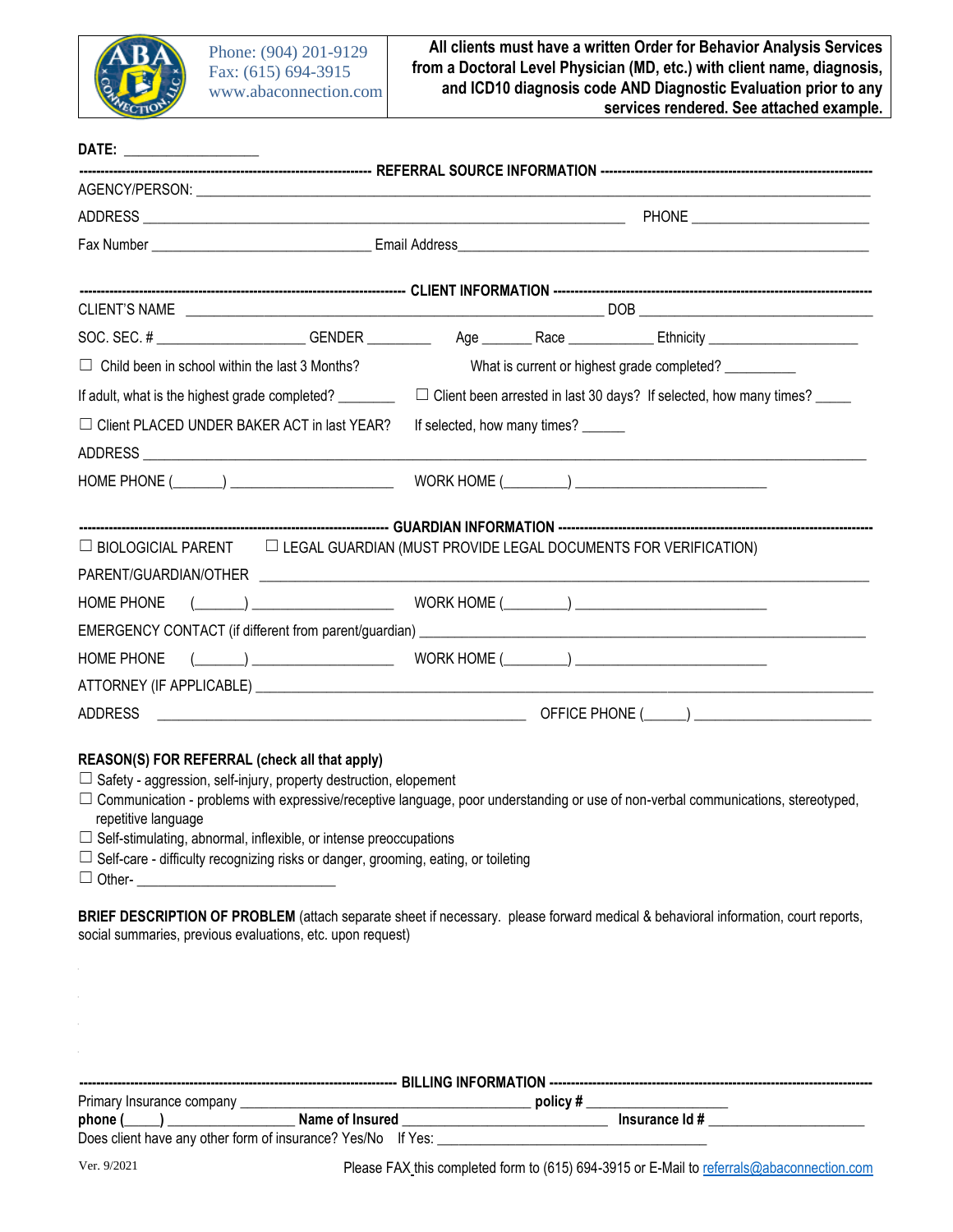# A Comprehensive Diagnostic Evaluation (CDE) is REQUIRED before ABA Services can begin.

A CDE is a thorough review and assessment of the child's development and behavior using national, evidence-based practice standards, which may include:

- Parent or quardian interview
- Teacher assessment
- Diagnostic testing using tools such as:
	- Autism Diagnostic Observation Schedule (ADOS-2)
	- The Childhood Autism Rating Scale 2nd edition (CARS2)
	- " Modified Checklist for Autism in Toddlers, Revised (M-CHAT-R)
	- Communication and Symbolic Behavior Scales (CSBS)
	- Autism Diagnostic Interview, Revised (ADI-R)
	- Social Communication Questionnaire
	- Battelle Developmental Inventory-2nd edition
- Hearing and vision testing
- Genetic testing
- Neurological and/or other medical testing

The CDE must be led by licensed, doctoral-level practitioners qualified to assess child developmental disorders such as:

- Developmental Pediatricians
- Child Neurologists
- Child Psychologists
- Child Psychiatrists

For Medicaid (as of 9/17/2021): Alternative Assessments in Pilot Regions are accepted.

Effective immediately, in order to initiate BA services while a child is waiting for his/her scheduled appointment for the CDE, eQHealth will accept the following documentation, in lieu of the CDE:

Children 0 – 36 months of age: Early Intervention Services evaluation/Individual and Family Support Plan

- Children older than 36 months of age:
- Individual Education Assessment (IEP) or school district assessment for IEP
- Neurological evaluation
- History and physical from a licensed physician documenting behaviors and evaluation conducted to ascertain diagnosis

These alternative assessments do not replace the requirements for a CDE. If parents are having difficulty finding a provider to perform the CDE, their child's health plan is available to help. Parents can also contact the Agency at 877-254-1055 and we will work with them or their child's plan to find a provider.

### **EXAMPLES OF PHYSICIAN REFERRAL FOR BEHAVIOR SERVICES ON NEXT PAGE**